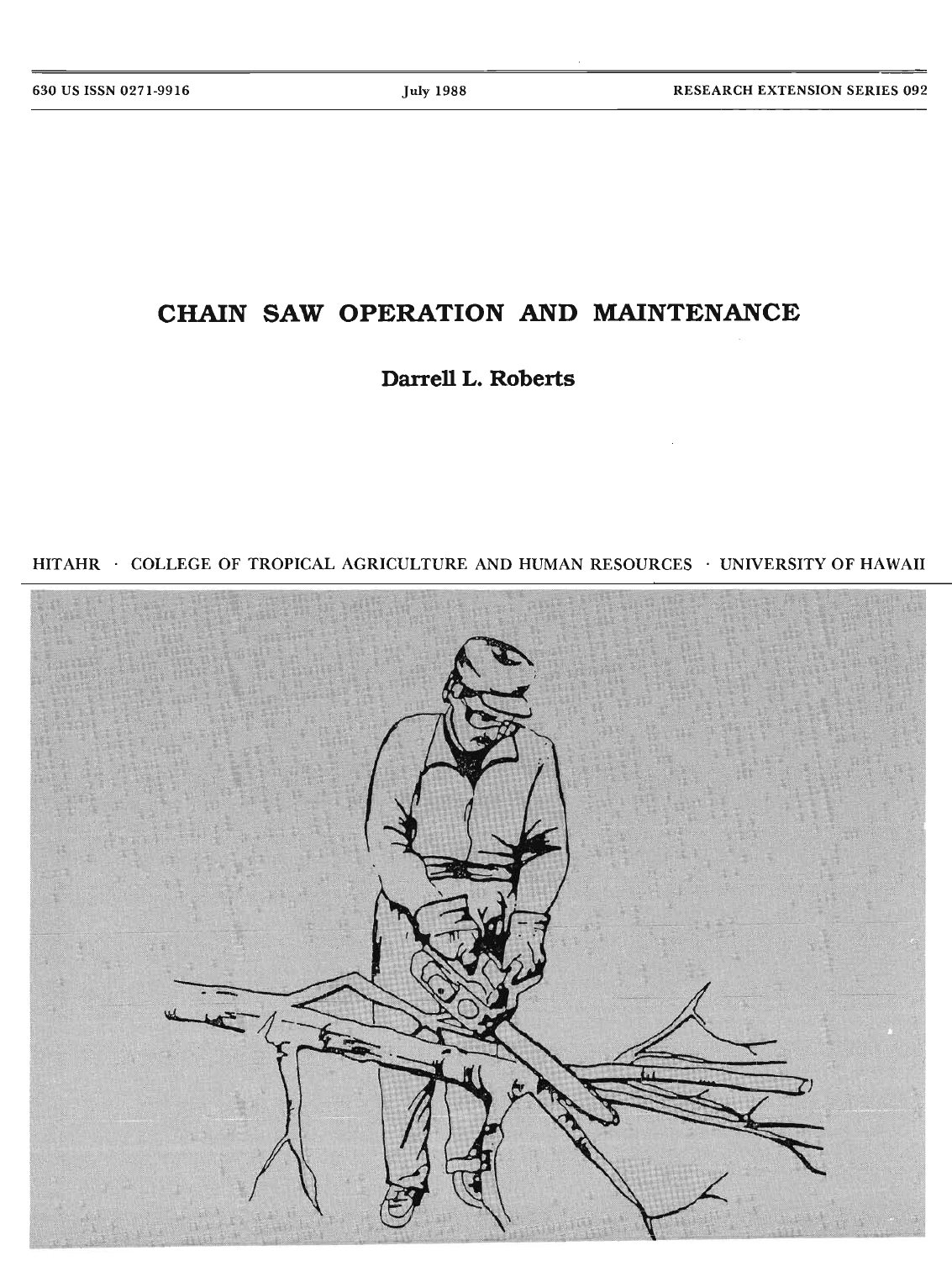# THE AUTHOR

**Darrell L. Roberts** was a visiting specialist in the Agricultural Engineering Department, College of Tropical Agriculture and Human Resources, University of Hawaii, during the 1987-88 school year. He is an extension specialist in agricultural engineering at Clemson University, South Carolina.

> The Library of Congress has catalogued this serial publication as follows:

Research extension series / Hawaii Institute of Tropical Agriculture and Human Resources.-001--[Honolulu, Hawaii]: The Institute, [1980-

 $v.$  : ill. ; 22 cm.

Irregular.

Title from cover.

Separately catalogued and classified in LC before and including no. 044.

ISSN 0271-9916 = Research extension series - Hawaii Institute of Tropical Agriculture and Human Resources.

1. Agriculture-Hawaii-Collected works. 2. Agriculture-Research-Hawaii-Collected works. I. Hawaii Institute of Tropical Agriculture and Human Resources. II. Title: Research extension series - Hawaii Institute of Tropical Agriculture and Human Resources<br>S52.5.R47 630'.5-dc19 85-645281  $630'.5 - dc19$ AACR 2 MARC-S [8506] Library of Congress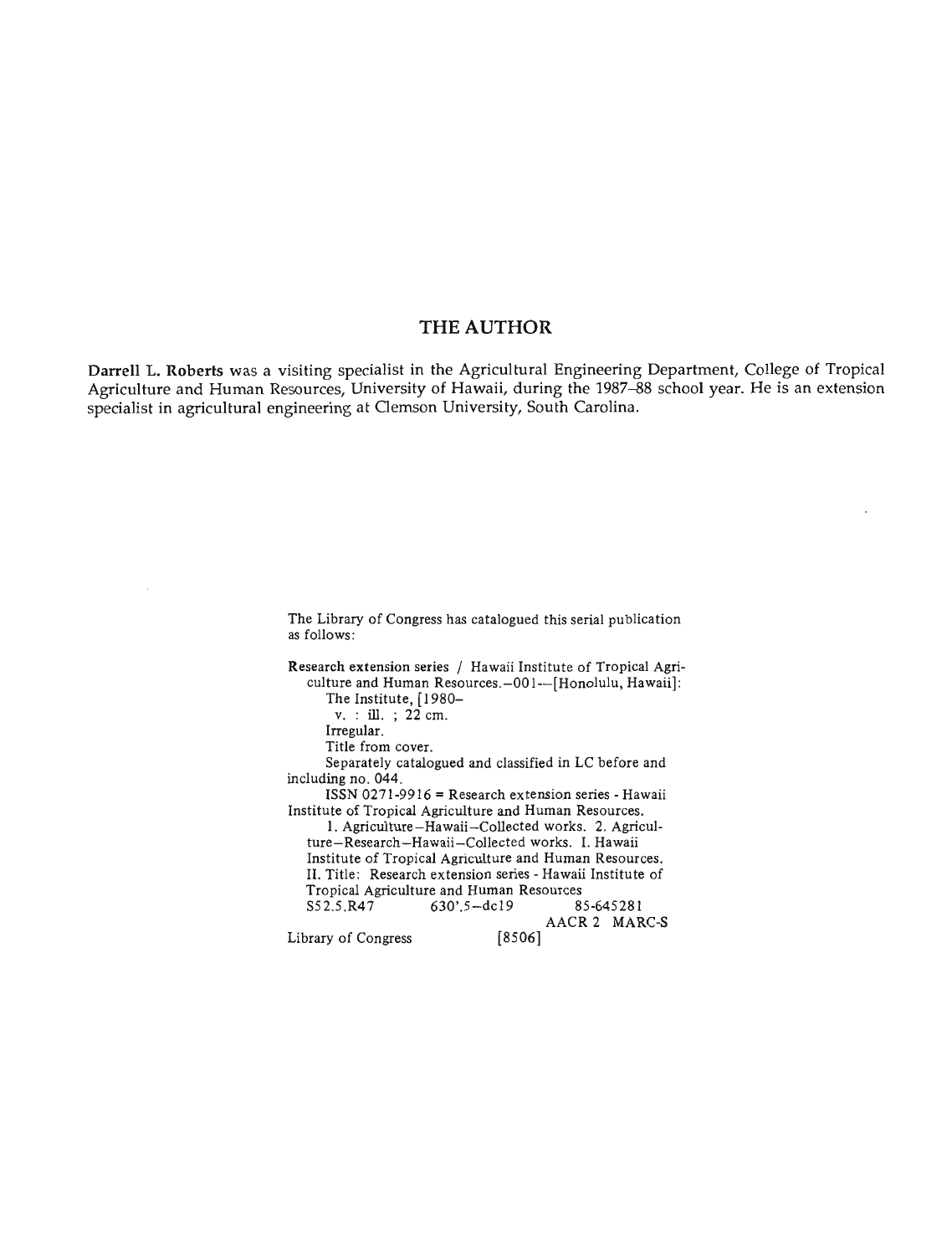# **CONTENTS**

| Page |  |
|------|--|
|      |  |
|      |  |
|      |  |
|      |  |
|      |  |
|      |  |
|      |  |
|      |  |
|      |  |
|      |  |
|      |  |
|      |  |
|      |  |
|      |  |
|      |  |
|      |  |
|      |  |
|      |  |
|      |  |
|      |  |
|      |  |
|      |  |
|      |  |

# Figures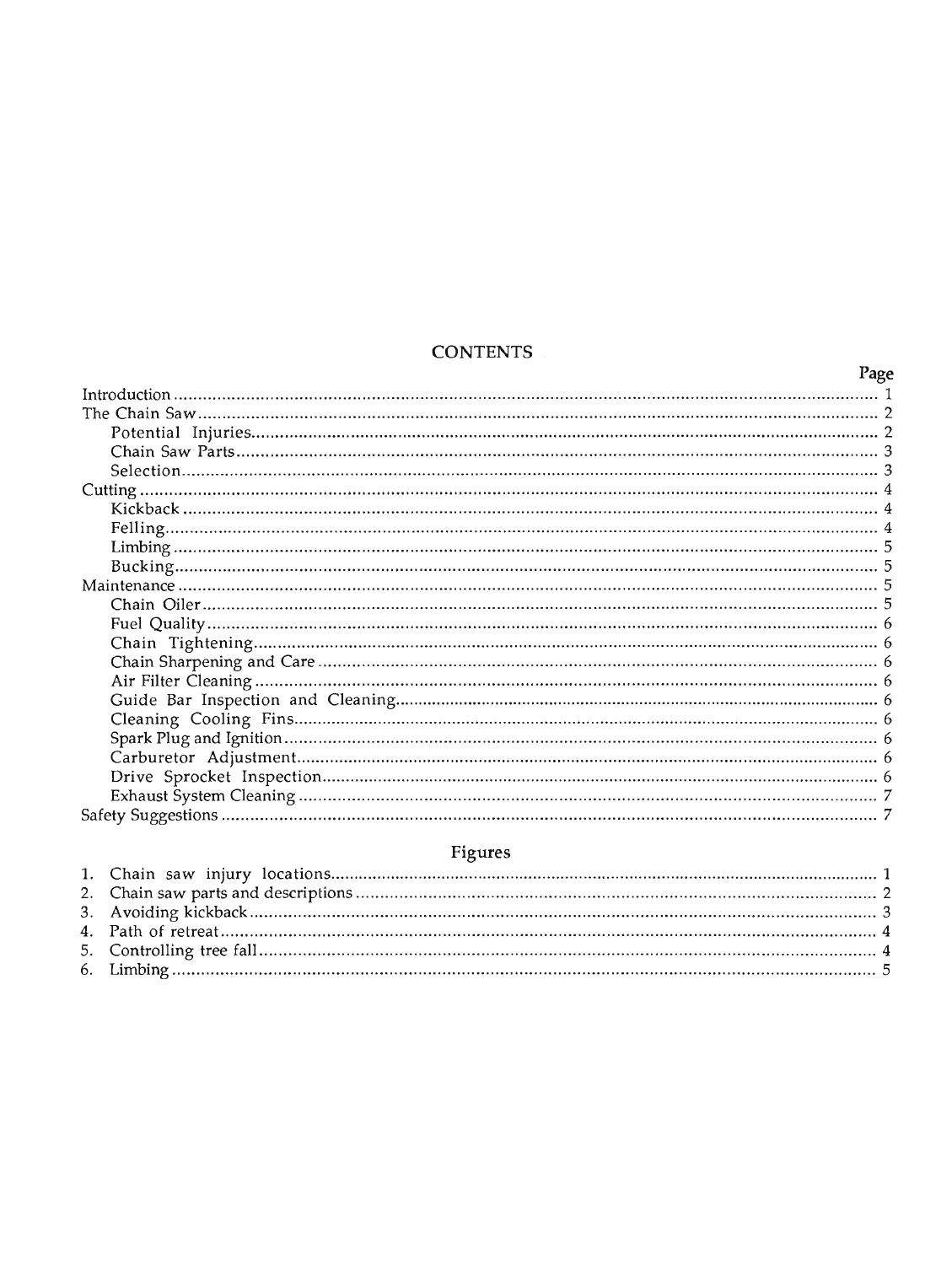# **Darrell L. Roberts**

## INTRODUCTION

The chain saw is one of the most useful and timesaving power tools ever made. It is also one of the most dangerous. Chain saws serve a broad range of cutting needs, from small trimming jobs to felling very large trees. Worldwide, there are more than 100 manufacturers. A chain saw should be picked for the main cutting jobs it is to do. Since the bar saw is the type best suited for general use, this publication

is written for bar-type chain saws.

Considerations in the selection, operation, and maintenance of bar saws are included. Since there is considerable variation among saws and their use, the reader is advised to study details about a specific brand and model in the owner's manual. Follow the manual's suggested operating instructions. Remember, each year thousands of chain saw injuries occur in the United States, some serious enough to kill and others to produce permanent injury.



Figure 1. Chain saw injury locations.

Use of illustrations is by courtesy of Clemson University; illustrations are from South Carolina Cooperative Extension Service Circular 637.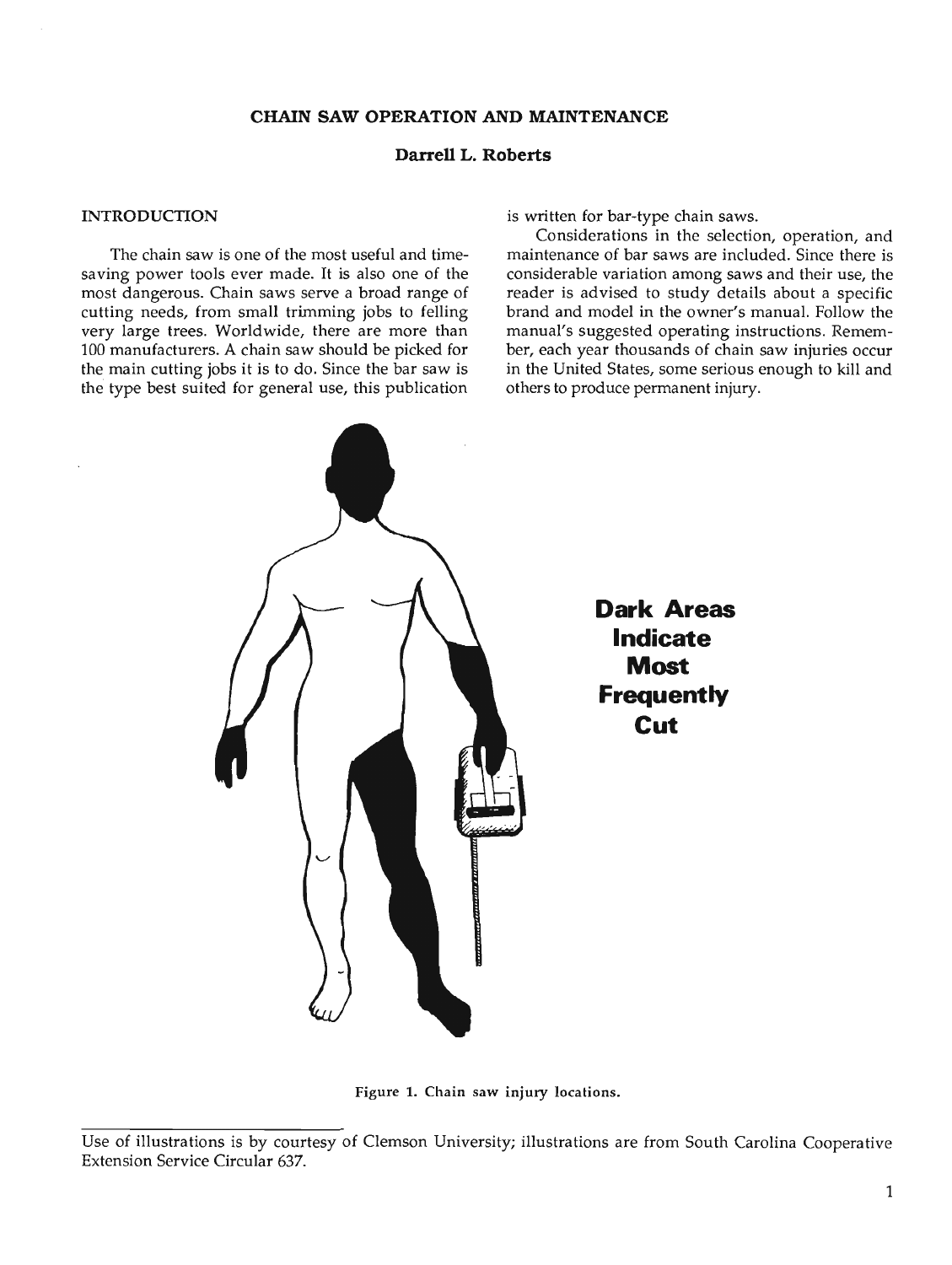# Potential Injuries

Every chain saw user should understand the hazards and potential injuries so there will be more desire to observe proper operating procedures. The most common injuries resulting from improper use are:

- \* Cuts by the chain on the underside of the guide bar when the chain is in motion; usually caused by sawing through materials into the legs, feet, or trunk of one's body.
- \* Cuts by the moving chain on the top side of the

THE CHAIN SAW **guide bar as a result of kickback or a hand slipping** off the front handle.

- \*Injuries from overhead by wood or branches shaken loose by tree vibrations when cutting.
- \*Injuries from falling trees or rolling logs.
- \* Possible hearing impairment if ears are not protected against excessive noise.
- \* Others, such as falls, sprains, strains while carrying, operating, or starting saws, and bums due to the hot muffler or accidents with improper fueling. ~--------9



- 1. Guide Bar-Supports and provides track for saw chain.
- 2. Guide Bar Nose-Exposed end of bar with a sprocket.
- 3. Saw Chaln-A loop consisting of cutters with depth gauges (rakers), connecting links, and drive links.
- 4. Chain Brake-Stops chain if hand guard (8) is tripped.
- 5. Chain Sprocket-The powered toothed wheel that drives the chain.
- 6. Sprocket Cover-Exterior cover over sprocket and rear end of bar.
- 7. Bumper Spikes- Toothed part to hold saw against wood when cutting.
- 8. Hand Guard- Protects front hand and activates chain brake.
- 9. Front Handle-Handle bar for hand control of saw front.
- 10. Spark Plug Terminal- Plug-to-terminal connection below cover.
- 11. Rear Handle-Support for hand at rear of saw.
- 12. Hand Guard-Gives some rear hand protection and adds to saw's structural unity.
- 13. Starter Grip-Grip for manual pull starter for engine.
- 14. Muffler-Used to reduce sound level and sparks at exhaust port.
- 15. Oil Filler Cap--Closure for oil tank.
- 16. Fuel Filler Cap-Closure for fuel tank.
- 17. Throttle Trigger-Speed control for engine.
- 18. Ignition Switch-Switch for engine start/stop.
- 19. Throttle Lock-Must be depressed to use throttle trigger.
- 20. Air Filter Cover-Cover over carburetor and air filter.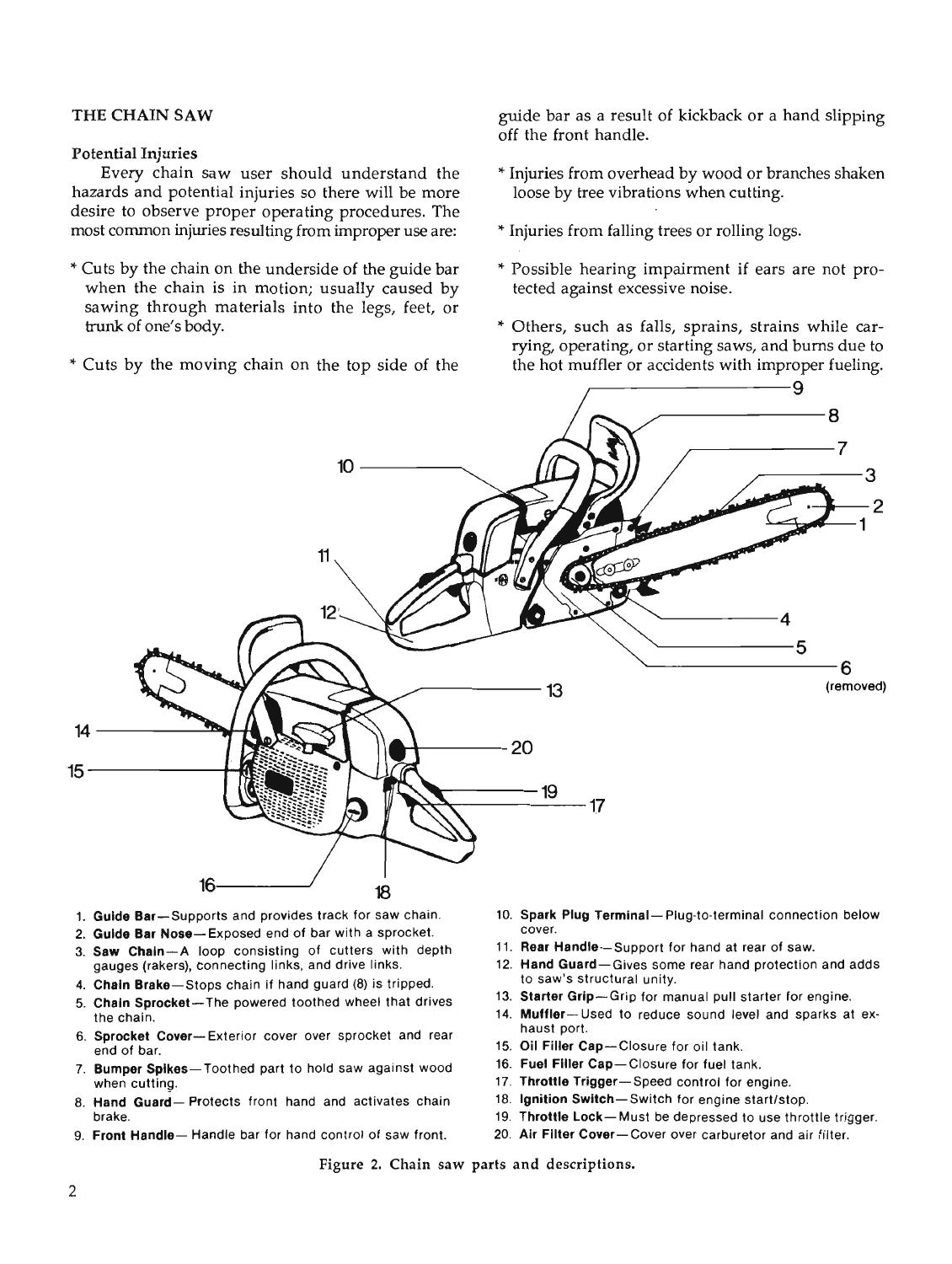## Chain Saw Parts

Figure 2 shows the parts of a bar-type chain saw and gives brief descriptions. One part not shown, but available on some saws, is the safety tip. This is a removable guard that attaches to the front of the bar. It keeps the front tip of the chain from contacting objects and reduces kickback.

#### Selection

Seek a reputable and experienced dealer when you buy a saw, for it is most helpful to have a good dealer for parts and service. Many dealers will let the prospective buyer test the saw by cutting some wood. If you have questions about a saw's capabilities, ask the dealer if you can test it or if he will demonstrate it. Do some test cutting to see if the saw is well balanced and does not vibrate excessively. The saw should feel good in the hands of the intended user.

Most nonprofessional users buy medium-sized saws with 14- to 20-inch bars and weighing 10 to 16 pounds. This weight is reasonably easy to handle. Heavier saws, when used for long periods, can fatigue the nonprofessional user and increase the likelihood of accidents.

Most users prefer gasoline-powered saws, as they are portable and less cumbersome than electricpowered ones, even though they are heavier. Seek the advice of a knowledgeable person for the power needed for the saw use intended, but do not be underpowered.

When the saw is running, the chain and bar must be oiled. An automatic oiler is desirable. Since the oiling requirements vary with the type of cutting, many people prefer to have both automatic and manual oiling capability. Too little oiling causes premature part wear or failure.

Manufacturers have done well in improving chain saws' safety features, from lowering noise and vibration to reducing kickback. The principal features to evaluate for reducing kickback are chain type (low-kickback vs. standard chain), chain brake, low-kickback bars, and safety tip. The throttle interlock has been a good addition to aid starting and to make the throttle and chain return to idle when the rear handle is released.

Be sure to evaluate the saw's design with respect to basic maintenance and service. People doing chain saw repair work can tell you which saws are easiest to maintain and repair.

#### Situations causing saw blade to kick back toward the operator



During re-insertion into a previously begun cut, when top or nose of blade hits bottom or side of the kerf (the cut)



When nose strikes some object such as another log When incorrectly starting to bore

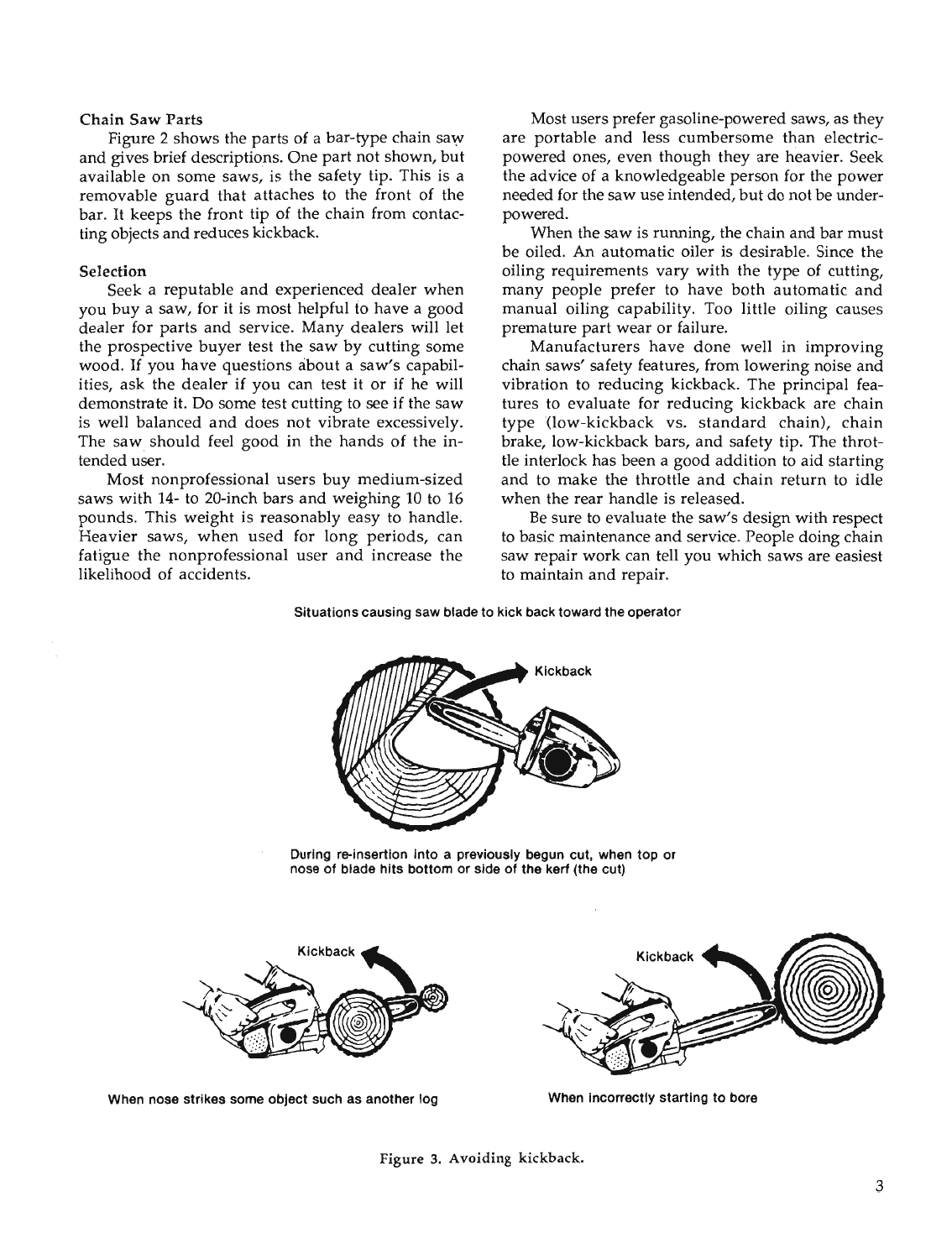### **CUTTING**

The chain saw is dangerous when misused. It is involved in about 30 percent of all woods accidents among professionals and poses the single greatest hazard in woods work for professionals or nonprofessionals.

The three principal cutting operations are felling, limbing, and bucking. Pruning is a complete removal (limbing) or partial removal of tree branches.

#### Kickback

The most common form of kickback occurs when the saw bar makes "grabbing" contact at the tip. The bar is thrown rapidly backward in an arc, pivoting about the operator's hand at the saw handle. This often causes serious injury, loss of balance, or loss of control of the saw. Grabbing can occur when the chain encounters an abrupt change in wood characteristics, such as hitting a knot, or when the chain is run too slowly or the saw is twisted so the chain grabs. Figure 3 shows three examples.

#### Felling

The ability to control the fall of a tree comes with experience. Inspect the tree to be felled and surrounding trees for hazards such as broken limbs, vines, and so forth. Such hazards should be removed, if possible, before felling the tree. A tree may be unbalanced by uneven top growth or breakage, even though the trunk does not lean. Keep the felling direction as simple as possible, and avoid felling trees on a windy day. Plan a safe path of retreat before cutting (Figure 4).

An inexperienced operator should fell trees only when conditions indicate a high degree of certainty for the direction of tree fall. Check the fuel supply before starting a cut that will require a long running period.

Figure 5 illustrates the notching and felling cuts to control direction of tree fall. The steps include:

- \* Make a notch on the side of the tree in the direction in which it is expected to fall. Make the lower horizontal notch cut first, to a depth of about onethird the diameter of the tree. Then make an angular notch cut at about 45 degrees downward to the horizontal notch cut.
- From the other side of the tree, make the felling cut about 2 inches higher than the horizontal notch cut, and keep these cuts parallel. Guide the saw into the tree, and do not force it.



Plan a safe, unobstructed path of retreat before making felling cut. When tree begins to fall, remove saw, stop motor, set it on ground, and retreat rapidly at 45-degree angle from line of fall.





Figure 5. Controlling tree fall.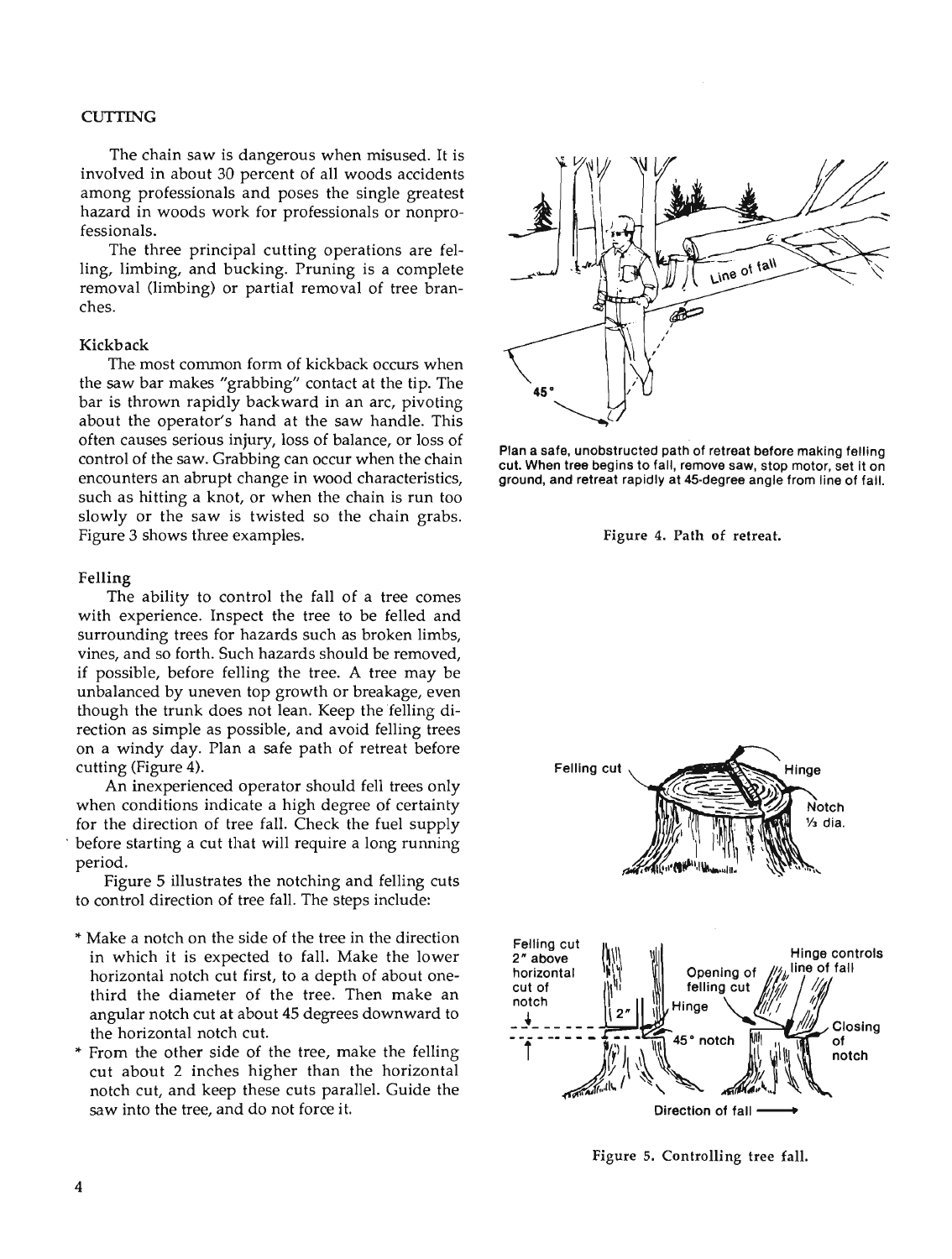>I- DO NOT CUT THROUGH THE HINGE FIBERS. Stop the cut to leave wood fibers to act as a hinge. The tree begins to fall as the felling cut approaches the hinge fibers. Retreat from the tree as indicated in Figure 4.

A well-balanced tree may need to be wedged, pulled, or pushed in the desired fall direction. Using two wedges, rather than one, is the most dependable way to help direct a tree fall. Wooden, aluminum, or plastic wedges should be used. Strike the wedges with firm but not excessive blows, using a sledge or mallet having a face broader than the wedge.

#### Limbing

Cutting accidents frequently occur during limbing. Quite often the operator cuts too close to his feet or legs. When possible, cuts should be made on the opposite side of the trunk from where the operator stands, using the trunk as a barrier (Figure 6). When necessary to cut with the saw on the same side as your body, keep the saw comfortably spaced from the body so it will not swing into the legs or feet. Always limb from the ground. Avoid reaching with the saw, and maintain good footing for balance.



Cut on opposite side of the tree trunk whenever possible.

#### Figure 6. Limbing.

Cut the limbs on the top side of the trunk before removing those resting on the ground. Remove smaller branches as the work progresses up the trunk, since they impair vision, present obstacles, and may cause kickback when twigs lodge in the blade. Many times an axe is the best way to remove small limbs. Cut longer branches to desired length before cutting them from the trunk.

As the work progresses, branches resting on the ground need to be cut to improve working conditions underfoot. Leave key branches to stabilize the tree until last. While cutting, keep the engine speed up; a slow-moving chain is more likely to lock and cause kickback than one cutting freely at higher speed.

#### Bucking

Cutting the tree into desired lengths is usually less hazardous than other sawing tasks. Bucking hazards include kickback and unexpected roll of logs. Maintain sure footing when working on hillsides, and always work on the uphill side of the log. Do all manual lifting with back- and strain-saving techniques. Work from the ground, not the log. Avoid operating a saw above waist level. Use both hands to hold the saw, placing the bumper spikes against the log during cutting. A tree lying on the ground that is too big to lift can usually be cut partly through from the top, then rolled over and cut from the opposite side until free. If the tree is partially supported, make the type of cut dictated by the obstructions, support points, and general lay of the tree.

#### MAINTENANCE

Chain saws require frequent care and maintenance, as they are often operated in dirty environments and abused by many operators. Routine service is necessary so the saw will perform satisfactorily and unnecessary repairs are avoided. Many operators disregard trouble symptoms for hours after they appear, since "it still cuts," though improperly or inadequately. Follow the owner's manual for routine service and troubleshooting.

It is best to leave major repair work or service work you do not understand to professionals who repair small engines. With some practice and interest, however, most people can perform the following jobs. Refer to the owner's manual for specific details.

### Chain Oiler

Before and during cutting, check for adequate chain-bar lubrication. DO NOT CUT WITHOUT CHAIN-BAR LUBRICATION. Make sure the oil tank is full. To check oil flow before cutting, first rev up the engine. Hold the nose of the bar a few inches away from a sheet of paper or section of cut wood to inspect for a fine oil spray deposit. If oil is not depos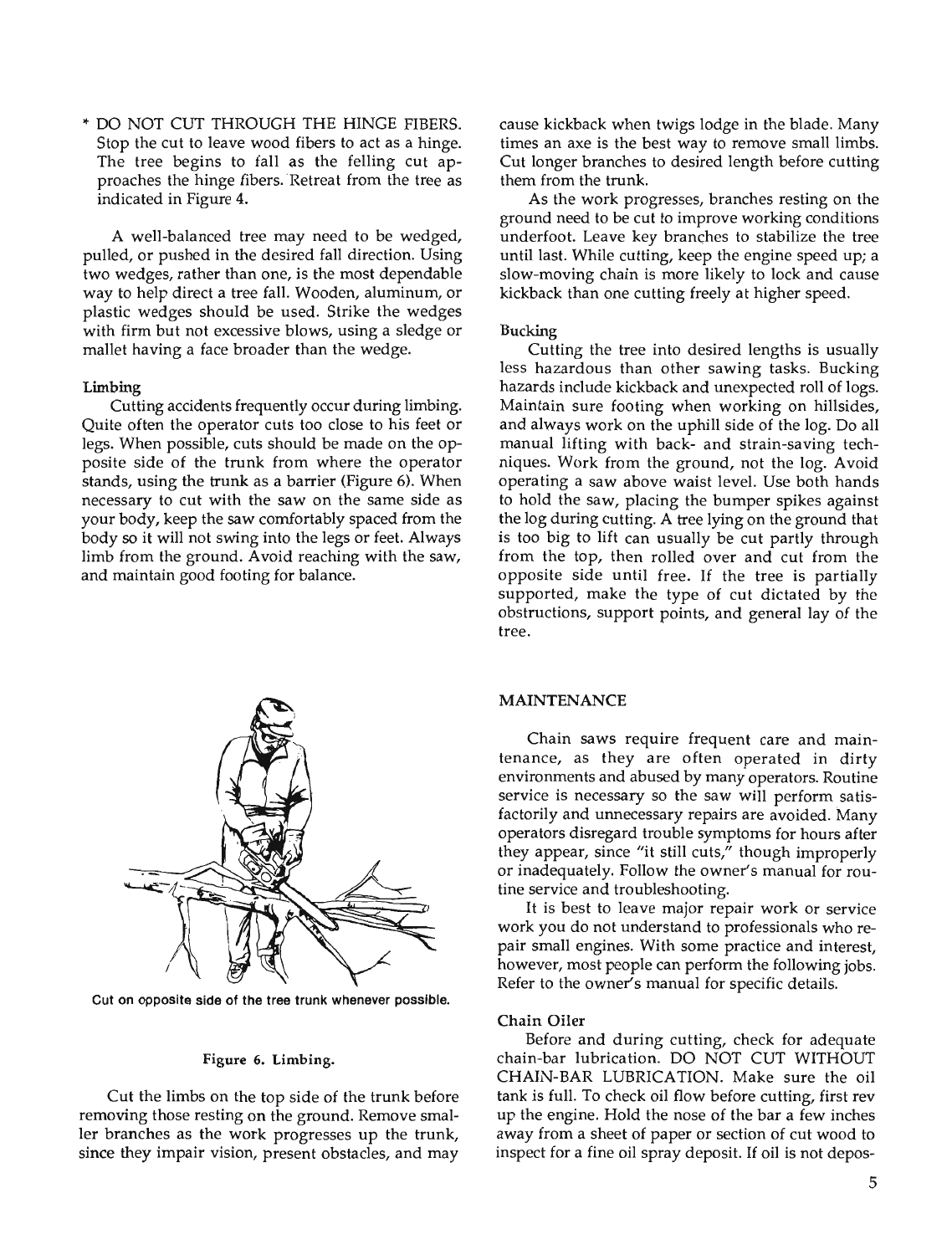ited, shut the engine off and adjust the oil-discharge regulating screw to increase flow for an automatic oiler.

Repeat the procedure, and if oil does not flow, use the manual oiler if the saw has one. Refer to the owner's manual for suggestions or take the saw to a dealer, if oil flow is still inadequate.

# Fuel Quality

It is important to mix the recommended amount of two-cycle engine oil with fresh gasoline for satisfactory engine lubrication and fuel performance. Fresh fuel minimizes gumming, and clean fuel reduces fuel-filtering problems. Mix chain saw fuel in a separate container rather than in the saw's tank.

# Chain Tightening

Check chain tension frequently. When adjustment is needed, slightly loosen the sprocket cover nuts. While lifting the nose of the guide bar with the saw stationary, pull the chain away from the top of the bar and release it. The chain is properly tensioned if it does not sag and can be moved freely along the guide bar by a gloved hand. Adjust the chain-tensioning screw while holding the bar upward. Tighten the cover nuts. Make a few cuts with the saw and recheck tension, readjusting if necessary. Remember: as the chain heats up, it stretches; as it cools, it shortens.

# Chain Sharpening and Care

Keeping the chain sharp reduces several cutting and maintenance problems. The signs of a dull chain are fine sawdust being produced rather than chips, chain chatter, overheated bar, curved cuts, and the operator having to apply too much force. To prolong chain life when operating the saw, avoid hitting rocks, dirt, or other abrasive material. Similarly, forcing a dull chain to cut can damage the chain, bar, sprocket, and clutch. Using good-quality chain oil also helps extend the life of these parts.

Sharpening is best done by filing a little each time and filing often. Cutters and depth gauges for each chain are designed to be filed at specific angles with round, flat, or triangular files, depending on the chain. Properly tension the chain on the guide bar, then hand-sharpen the cutters and depth gauges. Correct file sizes and angles are given in the owner's manual.

# Air Filter Cleaning

If the engine cannot get adequate air for combustion, it cannot develop full power. Clean the air filter by brushing with a soft brush, blowing with compressed air, or washing with a liquid recommended for that filter. Replace the filter when it is damaged or cannot be adequately cleaned.

# Guide Bar Inspection and Cleaning

The sprocket on guide bars having a bearing sprocket-nose should be lubricated as recommended. Conditions causing bar wear include running the chain too tight or too loose, insufficient lubrication, cutting in abrasive conditions, and prying with the bar or getting it pinched. If the bar is symmetrical, turn it over periodically to help keep wear more uniform.

*Mter* removing the bar, clean the groove by using a wire or narrow stick to remove sawdust and other material. Clean the oil inlet holes at the rear of the bar. Nicks in the bar can be filed to renew the flat surface. Bars that have slight bends can often be straightened to allow the chain to run acceptably.

# Cleaning Cooling Fins

Periodically remove the housing about the cylinder cooling areas so sawdust and grime can be removed with a brush or compressed air. Daily cleaning of cylinder ribs and flywheel vanes may be needed in dirty conditions.

# Spark Plug and Ignition

The plug should be checked every 30 to 40 working hours. If you are having trouble starting a saw, first check the plug condition and replace or service as needed. Ignition systems (magneto or solidstate types) believed to be defective are best left to service dealers.

# Carburetor Adjustment

If the engine is overheating, misfiring, stopping while accelerating, or giving off dense smoke, carburetor adjustment is likely needed. Such adjustments are best made by starting with the manufacturer's basic carburetor settings and deviating slightly from these to account for the effects of atmospheric pressure, fuel quality, and other variables. The best advice for most people is to take the saw to a service dealer for repair or adjustment.

# Drive Sprocket Inspection

Check the teeth of the drive sprocket for damage or uneven wear. Replace the sprocket if damaged. Also, with the sprocket cover off and the engine not running, manually test the chain brake to be sure its components work correctly. Test its action to be sure it will stop the clutch drum and sprocket when engaged.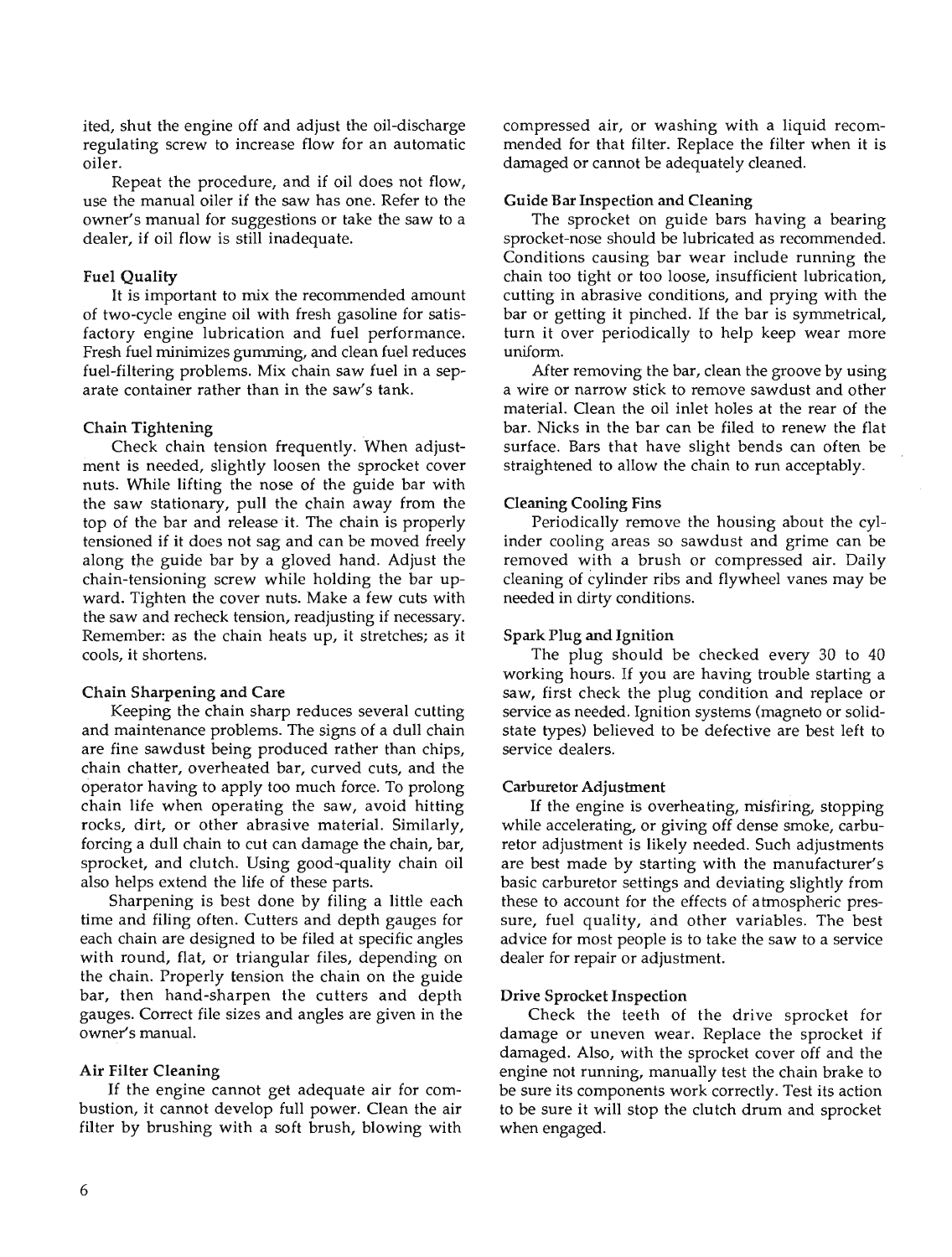# Exhaust System Cleaning

Periodically remove any carbon or dirt deposits, since a clogged muffler or buildup on the exhaust port can cause considerable power loss. Remove the muffler. Slowly pull the starter rope to position the piston at the top of its stroke. Then clean the exhaust port with a wooden scraper. Replace the spark screen or entire muffler as needed.

# SAFETY SUGGESTIONS

- \* Never cut alone.
- \* Know the saw; study the owner's manual.

\* Respect the saw for its potential to produce serious injury.

\* Never operate a saw when fatigued or when taking strong medication or alcohol.

\* Prepare yourself by wearing suitable work clothing and personal protective equipment.

\* Hold the saw firmly on a solid surface when you start it.

\* Keep the saw's handles clean and dry; use both hands to saw.

\* Operate the saw at full speed before starting a cut.

\* Keep other people out of your working area when operating the saw.

\* Avoid conditions that contribute to kickback.

\* Keep antikickback devices (e. g.; chain brake) in working order.

\* Avoid contact with the muffler, to prevent bums.

\* Let the saw cool before fueling, and do so in a safe area.

\* Avoid chain saw operation when the chain is too loose.

\* Avoid cutting trees on windy days. Plan the path of tree-fall and a safe line of retreat.

\* Always stay alert and in a balanced position when cutting.

\* Keep the line of the saw and bar to your side when cutting.

\* Cut on the uphill side of a downed tree, to prevent rollover.

\* Avoid springback when cutting limbs that are bent.

\* Carry the saw with the engine stopped, guide bar to the rear, and the muffler away from your body.